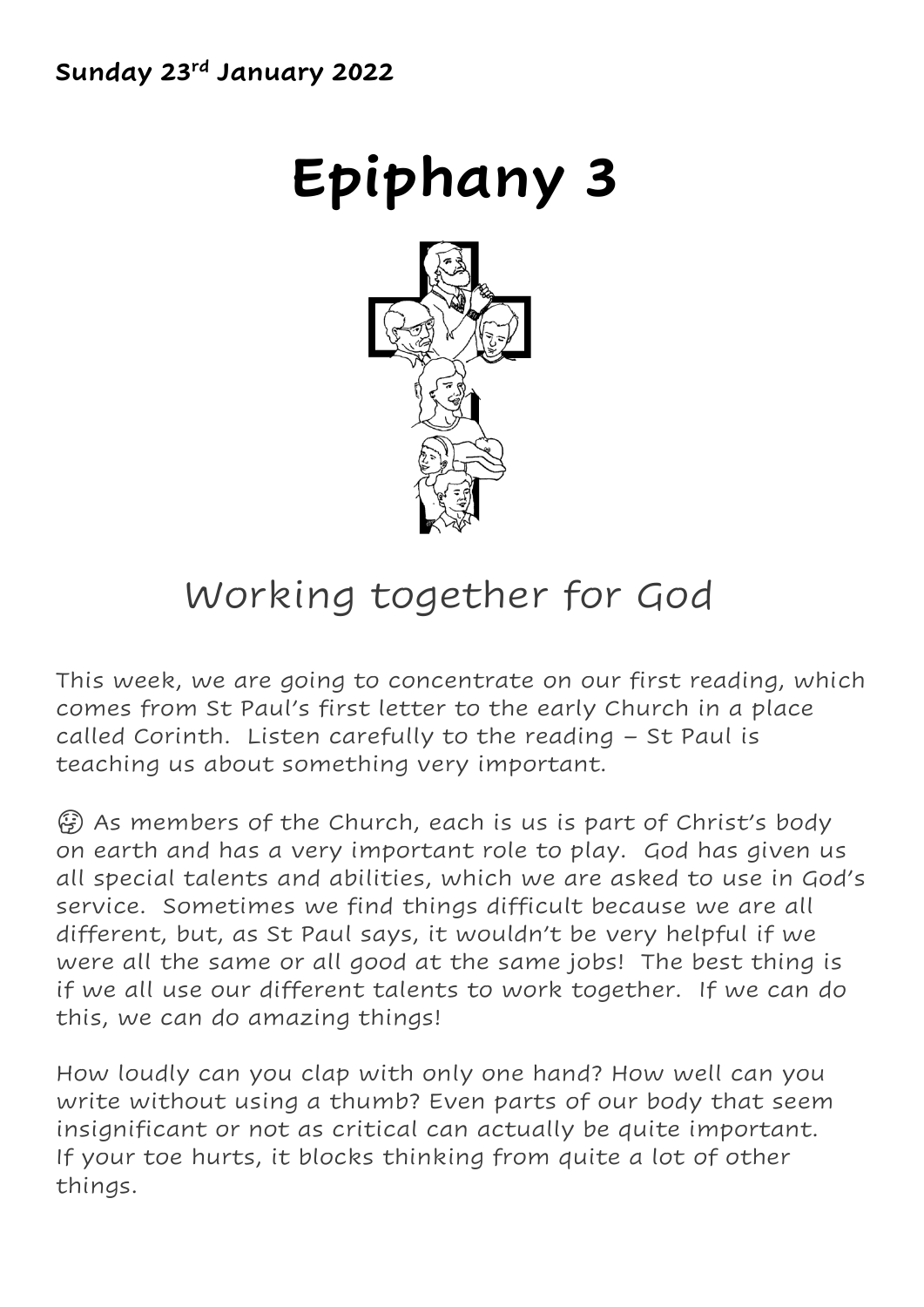Sometimes in a church, or on a team of any sort, people want to leave if they are not seen as the most important part. But all of us work together to achieve something. Or think of our choir. If everyone sang the same line of music, it wouldn't sound as beautiful or as interesting.

Nobody can do everything…and we are not meant to do so! God wants us to co-operate and use each others' talents and abilities to make anything possible. Sharing resources, time, and especially our gifts is what makes things work. This applies to individual and small group needs as well as on a broader level. Sometimes we want to be someone we aren't…but God chose who he wants us to be.

#### **A prayer for this week:**

**Loving God, we thank you for the special abilities and talents you have given to each of us. Help us to use them in your service and to work together to build up your Church. Amen.** 

Body of Christ (1 Corinthians 12:14-20)

| А       | C    | Ν      | w   | т |   | R | ı | P | S    | M            | B | P | O | C | A | ı            |  |
|---------|------|--------|-----|---|---|---|---|---|------|--------------|---|---|---|---|---|--------------|--|
| C       | J    | D      | Ν   | B | O | S | Y | O | J    | F            | W | н | W | Q | W | Z            |  |
| O       | м    | B      | G   | Z | L | Ν | B | P | P    | Z            | Κ | U | O | D | w | Ν            |  |
| Ν       | т    | B      | ٧   | н | S | А | Κ | Χ | В    | U            | м | G | т | R | S | F            |  |
| Q       | ٧    | L      | P   | U | R | ı | R | Z | N    | С            | F | P | Z | А | Q | Ν            |  |
| F       | U    | K      | т   | S | W | н | K | I | Χ    | B            | L | F | W | x | x | В            |  |
| А       | Q    | Y      | Q   | Χ | ı | Т | Ν | G | S    | Q            | R | U | C | W | O | Z            |  |
| x       | U    | Y      | N   | O | м | Ν | D | L | Z    | B            | Q | Z | ı | D | ı | Е            |  |
| E       | Y    | E      | Z   | A | м | ı | Ν | E | Ν    | 0            | J | F | Y | Ν | G | F            |  |
| S       | т    | R      | A   | P | м | R | А | P | Н    | P            | C | U | Y | Ν | Y | J            |  |
| Q       | J    | Κ      | A   | ٧ | J | O | н | W | ٧    | Y            | Z | J | ı | н | Z | Κ            |  |
| J       | F    | Ν      | н   | E | Z | C | Υ | C | K    | D            | ٧ | R | Y | Q | 0 | м            |  |
| н       | F    | Z      | D   | F | Χ | Т | W | Ν | Т    | Κ            | A | м | Κ | Y | v | R            |  |
| м       | Δ    | B      | v   | Κ | Y | J | U | W | C    | E            | ٧ | R | L | E | Ω | Ω            |  |
| А       | Ω    | U      | G   | ı | E | W | K | P | Н    | 0            | т | Z | A | D | F | A            |  |
| C       | н    | U      | н   | Ω | F | ٧ | U | Ν | Χ    | $\mathbf{I}$ | J | W | ı | E | O | $\mathbf{I}$ |  |
| W       | т    | G      | Z   | т | D | Y | F | D | F    | F            | 0 | O | Т | ı | B | Y            |  |
| Hearing | Foot |        |     |   |   |   |   |   | Hand |              |   |   |   |   |   |              |  |
| Many    |      | Spirit |     |   |   |   |   |   |      | Corinthians  |   |   |   |   |   |              |  |
| One     |      |        | God |   |   |   |   |   |      | Body         |   |   |   |   |   |              |  |
| Eye     |      |        | Ear |   |   |   |   |   |      | Parts        |   |   |   |   |   |              |  |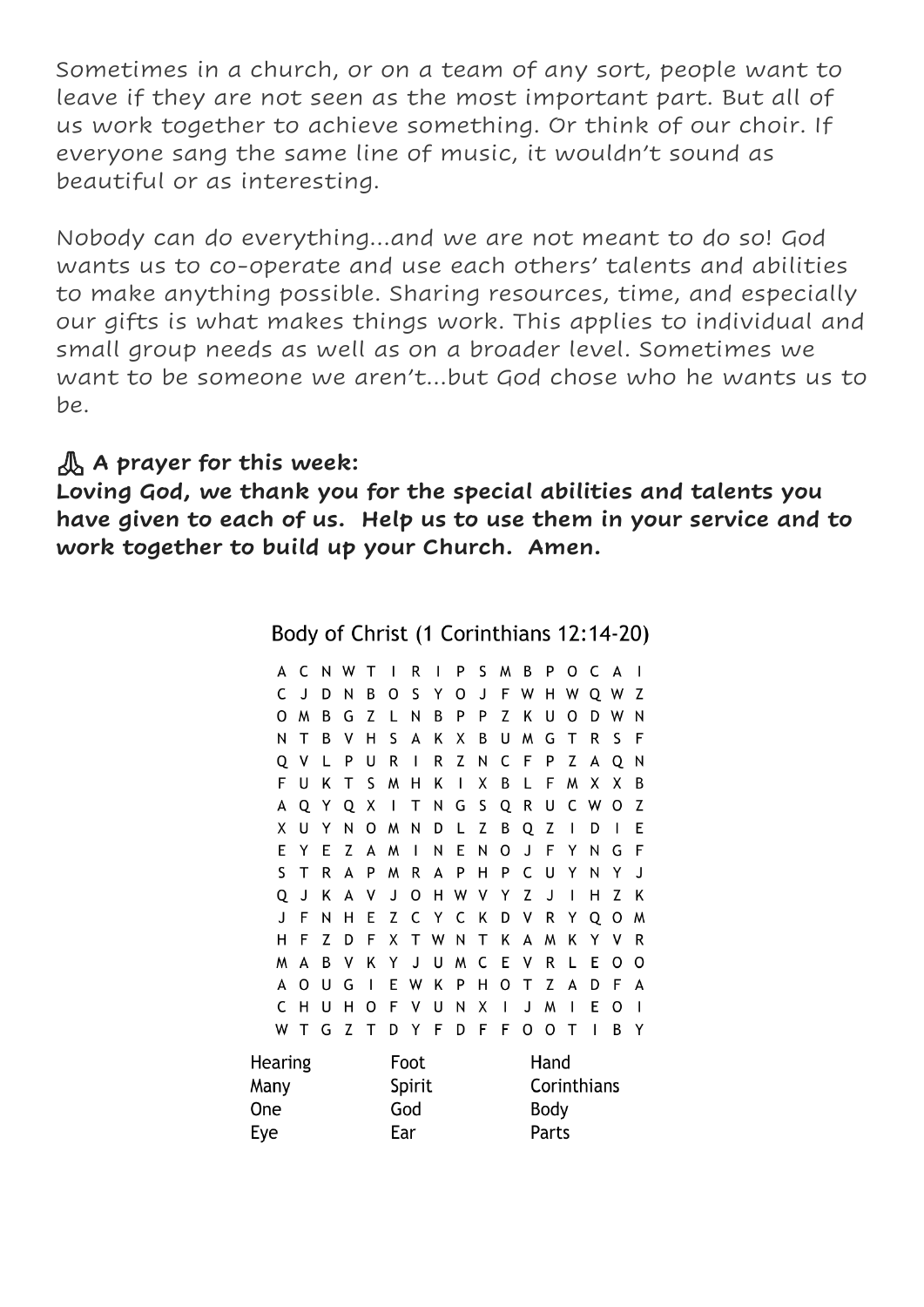## "MANY MEMBERS OF ONE BODY"

### **1 Corinthians 12:14-31**

Draw a picture of yourself in the frame below and write your name in the blank to declare, "I am an important part of the Body of Christ!" Don't forget to decorate your frame also.



www.wordforlifesays.com